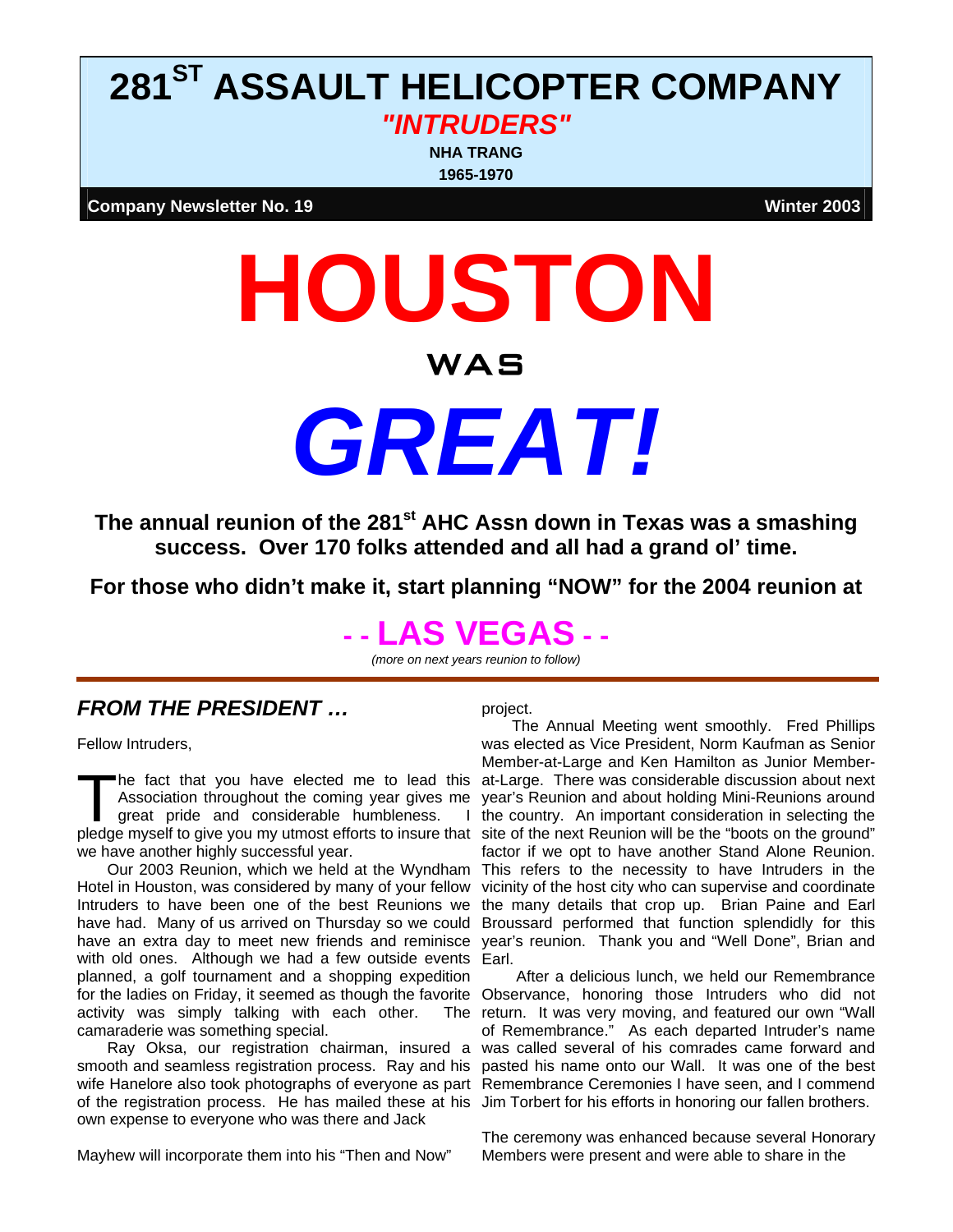honoring of their loved ones.

Dinner was a festive occasion. The Colors were presented by a Color Guard from the  $76<sup>th</sup>$  Division, USAR. They did themselves proud. The introductions of guests included Scott Arthur, a local radio personality who became the Master of ceremonies, Jim Drury, "The Virginian" of the TV series of the same name and Chester Howard of Project Delta. Following the introductions a personal letter from Former President George H. W. Bush was read and copies were distributed to the attendees. Then Scott Arthur narrated the Missing Man Table Ceremony in a most solemn and moving manner. Those of you who have seen this ceremony know how moving it can be. Mr. Arthur's presentation left scarcely a dry eye in the room. We plan to include this ceremony in all our future reunions, if possible.

and Chicken and was truly worthy of being called "Texas." It was well prepared and plenty for all. After dinner, the Colors were retired, and we enjoyed the singing of our own Jim Bailey interspersed with drawings for the Raffle. A great time was had by all until it became time to say farewell until next year.

*reunion and it was an unqualified success.* 

Now, we must move forward. Committee and the Executive Board are hard at work the door, planning for our 2004 Reunion which will be held in Las Vegas in conjunction with the SOAR. We will be soliciting the input of the membership on future Reunion sites in the near future through the Newsletter. Since this is the only way that we can obtain your thoughts and moral slum? How much longer will He wait before His ideas I encourage all of you to express your opinions judgment comes? when the survey is published.

resignation of Jack Mayhew as Immediate Past tide? President and member of the Executive Board. Jack has had a family situation that is requiring most of his time Seek His holy face and mend our evil way: and does not feel that he will be able to put forth the effort to the Association that he should. I have appointed Bob Mitchell replace Jack.

Diane and I wish all Intruders, wheresoever dispersed a safe, healthy and happy holiday season and see, A sad but Holy God withdraw His hand from Thee. all the best in the coming year.

> Lynn Coleman President

**† Michael Frank Hargis †**  Rat Pack (3/67-5/69)Mike passed away on 23 November 2003 *Rest In Peace, Brother.* 

# *The Chaplains Corner….*

haven't a clue as to what motivates the man, but if we take politics completely out of the mix, then this poem has a lot of merit. I

The following is a poem written by Judge Roy Moore from Alabama, the one sued by the ACLU for displaying the Ten Commandments in his judicial building. So no matter how you feel about this subject, the attached poem will shed light on the judge's beliefs.

# "AMERICA THE BEAUTIFUL"

America the Beautiful, or so you used to be. Land of the Pilgrims' pride; I'm glad they'll never see.

Babies piled in dumpsters, abortion on demand, oh, sweet land of liberty; your house is on the sand.

Dinner was a Texas BBQ buffet, Prime Rib, Ribs Choosing to indulge their lusts, when God has said Our children wander aimlessly poisoned by cocaine, abstain.

> From sea to shining sea, our Nation turns away From the teaching of God's love and a need to always pray.

> So many worldly preachers tell lies about our Rock, Saying God is going broke so they can fleece the flock.

*This, our first effort in many years to hold a "stand alone"*  have grown. When earth is but His footstool, and We've kept God in our temples, how callous we Heaven is His throne.

> We've voted in a government that's rotting at the The Reunion core, Appointing Godless Judges who throw reason out

> > Too soft to place a killer in a well deserved tomb, But brave enough to kill a baby before he leaves the womb.

You think that God's not angry, that our land's a

A final note. I have reluctantly accepted the hide? What then is left for us to do, but stem this evil How are we to face our God, from Whom we cannot

If we who are His children, will humbly turn and pray;

Then God will hear from Heaven and forgive us of our sins, He'll heal our sickly land and those who live within.

But, America the Beautiful, if you don't, then you will

Norm Kaufman Chaplain





 $6<sup>th</sup>$ Platoon (Iroquois) 145<sup>th</sup> Platoon (Fangs)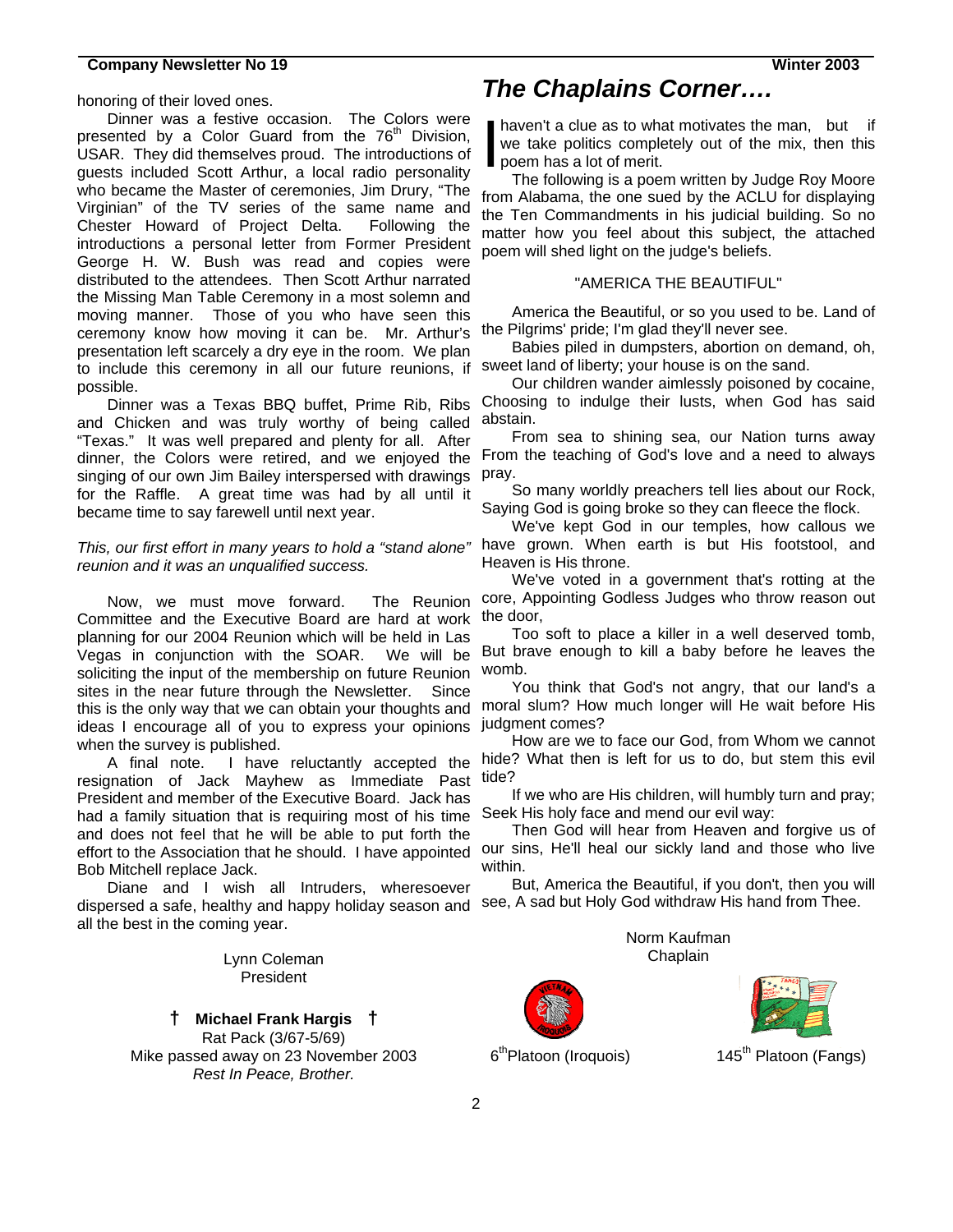# **Company Newsletter No 19 Winter 2003**  *Gary, our Membership Man…*

embership is slowly growing and the finding of fellow Intruders is growing. The need for old orders that may be stuffed in a box or suitcase in only year that I have very little information such as those issues daily. orders, rosters, etc. When we find, say guys that were the camaraderie is there still and when they get together that will accept PayPal. it's like '*meeting lost loved ones'*!! Membership is slowly growing and the finding of<br>fellow Intruders is growing. The need for old<br>orders that may be stuffed in a box or suitcase in<br>the ortic are still peoded just for the wenderful the we

**"What this is all about"** !!!!!!

If you missed coming to the reunion in Houston, you missed seeing guys from 65-66 era, the ones that made up the majority to of the flight platoons, then on to the 66 – 70 era… Make plans to attend, this is when I get to have this feature up and running. put a face to a name that I have talked to in the past year or so... It helps me (and others) to remember things that have happened in the past, also getting together to http://www.281stahc.com. Our object is to make your remember something completely, it may take two or website easier to navigate and more easily found by the more guys that participated to put the whole story major search engines, such as Google and others. together.

and recruit a new member today. This is your it better. organization without regard to rank or duty position in the units. It is simply former members of the greatest unit in the world getting together to renew old friendships and develop new ones.

**At the present time the current membership is at "281" !!!!!!** Great job fellow "INTRUDERS" thank you for your continuing support. Without your support, "WE" would not be where "WE" are!!!!!

How GREAT, we have a flight Operations guy, with the 281 membership number. How great it is.. This the guy that jack Interstein replaced, and on top of it all both are from "New York State" ! And to think, He taught Jack how to drive!!!! Ok, a Jeep anyhow..

Another subject is **DUES !!** 

Dues have been coming in pretty **SLOW** this past year, but still are many more out there that need to be sent in. Here it almost is time for next years dues. Start planning on getting them sent in, so we don't have to keep asking about them. You can send them to either:

Brian W. Paine - or - Gary L. Stagman 281<sup>st</sup> AHC Treasurer Membership Chairman 22407 Rippling Shore Crt 2525 Revere's Route Katy, TX 77494 Granite City, IL 62040

# *The Commo Guy…*

the attic, are still needed just for the wonderful the website. The students, as a class project, have gone information they contain. Come on 1969 guys, dig out over our site from stem to stern and made dem orders and stuff you have hidden away. That is the recommendations for improvement. We are working **V** our Commo Committee has been working with Dr. Karen Forcht (Ned Hientz-KIA) and one of her classes at James Madison University to improve

together in either as a flight team or maintenance team, to include a "shopping cart" and better ordering system The class is also working on upgrading the PX site

I feel that this is one of the things that make it, searchable database of former members and current Additionally we are working on providing a members in a password secured file. This will protect the members from compromising their personal information to anyone who happens to come on the website. Hopefully, before the next Reunion we will

If you are a current member please take a moment not hesitate to offer your suggestions as to how to make The Official 281st AHC Association website can be at http://www.281stahc-assn.org Please take a moment to view the website and please do

> Bob Mitchell Commo Committee Chairman Immediate Past President



5<sup>th</sup> Special Forces Group



Special Operations Association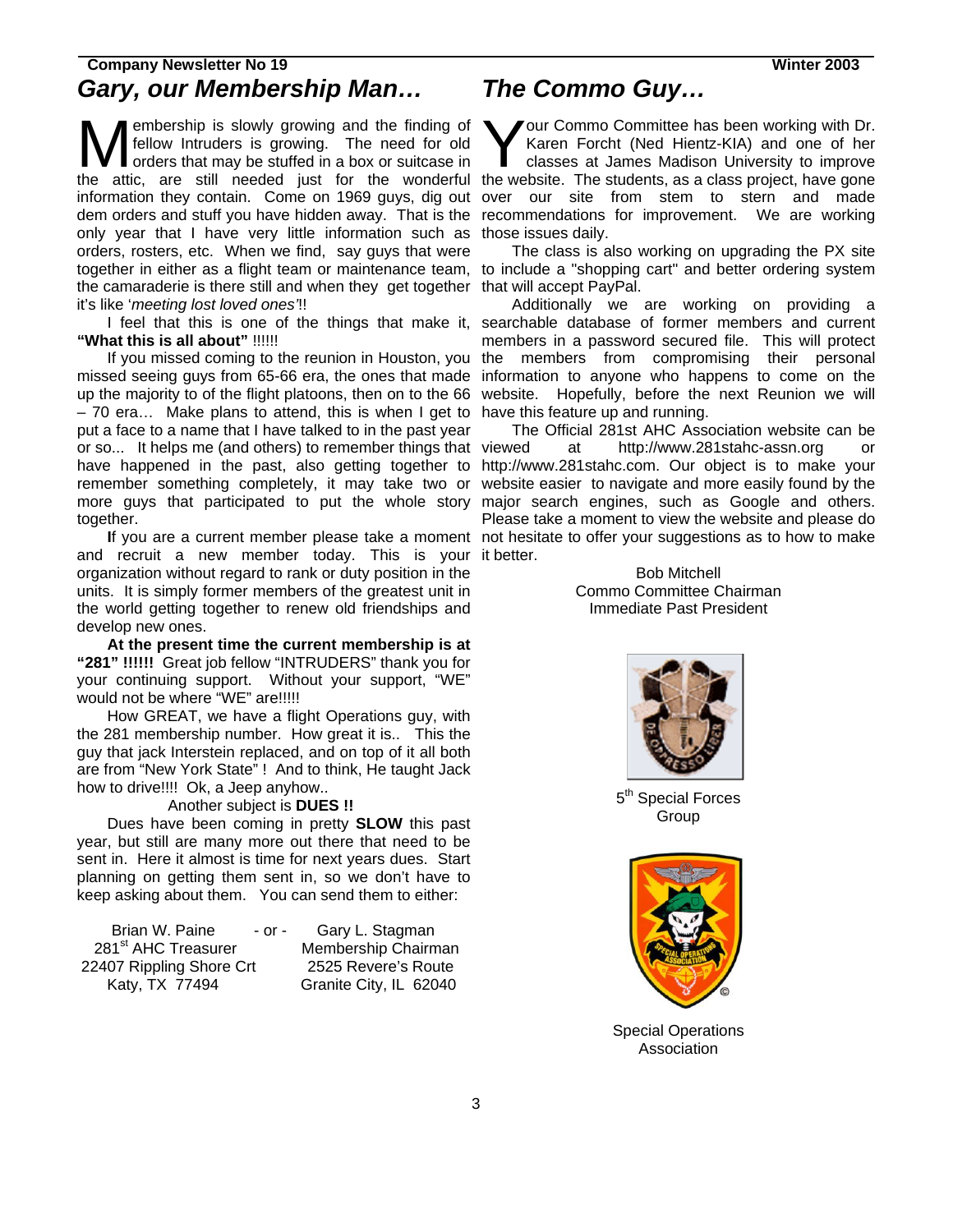# **Notes and Comments...** *(Excerpts from the 281<sup>st</sup> yahoogroups web site and other sources)*

# *(Fred Mentzer answers: "What happened to the Wolf Pack website"?)*

 Over a year ago the Executive Board approved a motion that subordinate unit websites be moved to the Assn web. Recently Bob Mitchell, Commo Committee Chairman, invited the various Webmasters to begin this process. The Wolf Pack was the first to do so. You can access these sites from the Assn home page by clicking *Unit History, 281st Organization*, and then clicking the various logo's. You can access the Wolf Pack website directly by entering the following URL in the address box of the Internet Explorer or Netscape (AOL):

<http://www.281stahc-assn.org/Wolfpack/index.htm>

## *(This from our "do it all man", Brian Paine)*

From: "Brian W. Paine" <bpaine@hal-pc.org> Subject: **Reunion Video** Intruders,

I am privileged to announce the 281st AHC Association has been chosen to lead the way in another important fight. Some of you attending the Memorial Service at the 2003 reunion in Houston might have noticed an individual filming the Ceremony. The National Moment of Remembrance Commission has chosen the 281st AHC Association to be the veteran's organization to represent it in its expansion program. The Commission will use the tape in its presentation to Congress and the White House for the purpose of expanding the national interest in veteran's organizations and reunions. This commission has assisted the 281st AHC Association with its memorial services for the last 4 years. With its assistance, the Association had its own wreath laying ceremony at the Tomb of the Unknown Soldiers at Arlington National Cemetery in July of 2000 !

In addition to the tape he shot, the editor wants to use old movies, still photograph, etc. to round out his presentation. He has looked over the photos the association has and selected a large number of pictures. There were a few pictures from individuals he wanted to use but these individuals have elected not to allow the association to use their photos for special projects. Additionally, there were several photos from new and potentially new association members locked away on another web site and restricted from use by the association. In the future, if you desire your photos to appear on the 281st AHC Association web site or in Association projects, please make sure you are sending them to the ASSOCIATION web site (www.281stahc-assn.org).

In just a few short years, the association has grown to an organization of over 260 members and it is still growing. It now has a set of defined goals and with a coordinated effort, will meet these goals. We have gone from a small gathering of old friends to a well organized gathering receiving national attention. We have found out working together today as we did 30 plus years ago, there is nothing we can't accomplish. Now is the time to show everyone just what the 281st AHC Association stands for. - Brian W. Paine, Treasurer and Assistant Webmaster

# *(Here's an item of interest that will bring back some memories. It resulted from a series of contacts between Don Oxley, Buck Yancey and Dr Banard. I call it "Tabasco".)*

11Oct2003 - From: "Buck Yancey" bandit23@hcsmail.com

Ox, and anyone else who wants a copy of that cookbook email directly to Dr. Bernard at: archives@TABASCO.com. I told him that some of the guys from the 281st would probably be contacting him to get copies. I have no idea if there will be a price for this. Based upon his email to me, it seems like he was going to send it out for no charge. - Buck

#### Hello again!

There were no McIlhennys killed in WWII, or any other wars, although General McIlhenny's father served in the 1st U.S. Volunteer Cavalry Regiment, better known as Theodore Roosevelt's Rough Riders. He wasn't wounded in battle, but he contracted malaria and measles in Cuba. Regardless, he continued to fight despite his illness. I attach his biographical sketch below of the General's father, John Avery McIlhenny, along with another image of General McIlhenny (when he was a captain), taken at Guadalcanal in 1942 on receipt of his Silver Star.

I can send you one of the Charlie Ration Cookbooks from Vietnam, if you wish. We still have a number from the original 1966 printing. Sent me your street address and I'll put one in the mail.

Also, below I attach a photo of a gunship crew in Vietnam, with a bottle of Tabasco sitting among them; next to the bottle is the green canister in which we sent the bottles to Vietnam. (Do you or anyone in your assn. have photos from the conflict showing our product?)

We are currently sending LOTS of Tabasco products to U.S. military personnel in Iraq, Kuwait, Afghanistan, etc., with our compliments, and this is over and above the miniature Tabasco bottles that troops receive in 2/3rds of their MREs.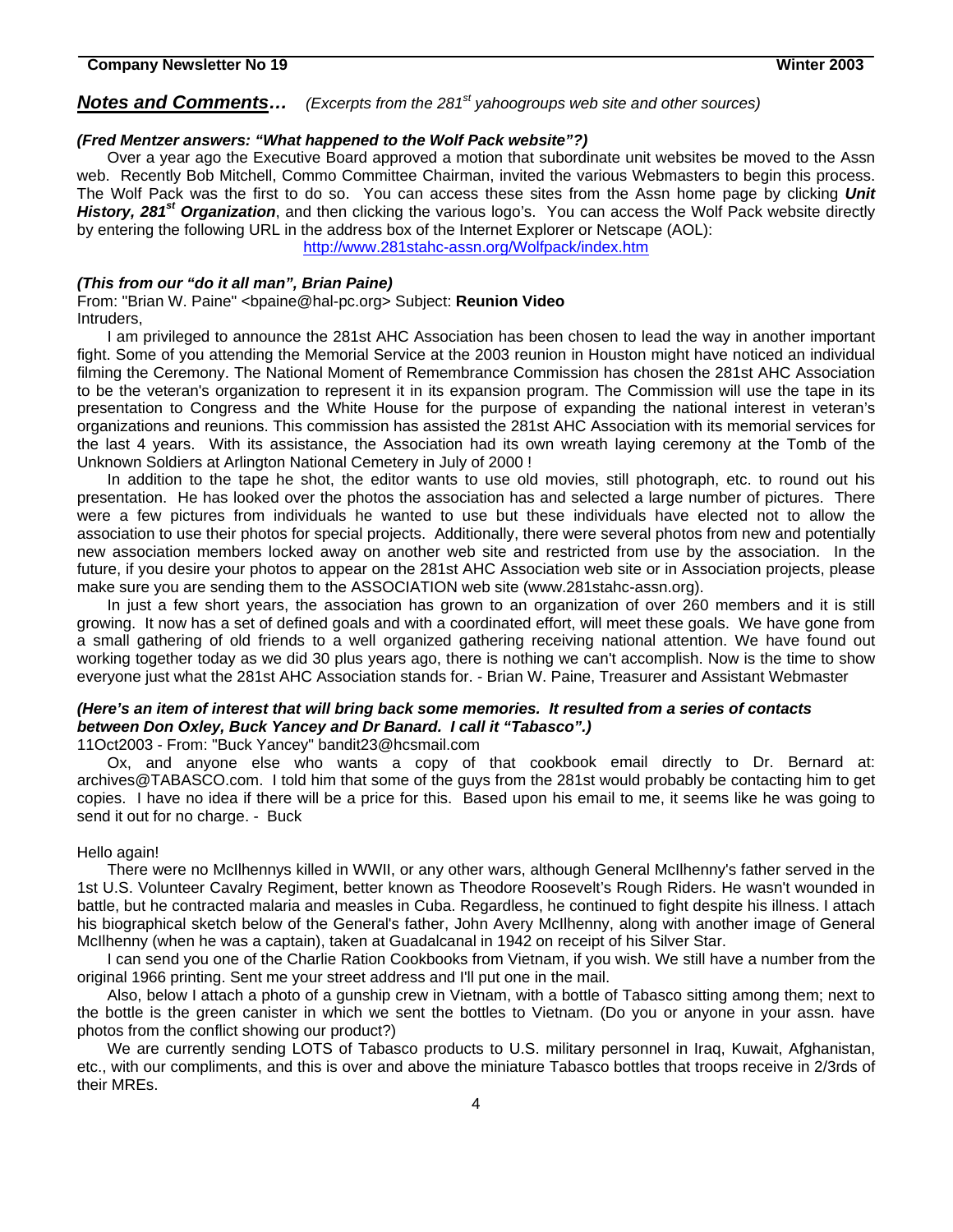Sincerely, Shane *Shane K. Bernard, Ph.D., Historian & Curator, McIlhenny Company Archives* 

# *(This from Jack Interstein out yonder in New York/New Jersey)*

From: Jack Interstein <jint\_10306@yahoo.com> Subject: 281st AHC Hat

For the 3rd time, this year, a Vietnam Vet, in Staten Island, recognized our unit designation, on my cap. He served in the 1st Logistical Command, Cho Lan(sp), near Saigon. I inquired how he knew of the 281st, having been stationed so far south of us. He said he had heard stories about us in 68-69, even down south. Knew of our Special Forces connection. That a long time to remember such an unrelated unit! – Jack

# *(A message from Jack Mayhew, our "behind the scene's man")*

Folks, William "Bill" Purdy's 80+ year old mom served our country in WW II as a parachute packer with the 11th Airborne Div in the Philippines. Bill was one of our first Intruder crew chiefs and in fact was there before the 281st landed. He is a great supporter of the association and has never missed a reunion. His mom is not doing very well on the health side but still has her spirit and is a lovely lady to talk to. She is an RN and has spent her life helping others. This morning she told me that her only wish was to be young enough to go help the "boys" fighting for our freedom. If you have a chance please pick up the phone and give her a call or drop her a card. She is a true patriot. (Bill Purdy (11/65-11/66), 173 Jefferson St. Newnan, GA 30263 Tel: 770-254-0537) - Jack Mayhew

# *Editors Comments …*

 As you've read and heard, our Houston Reunion was indeed a smashing success. I've heard nary a complaint or critical comment to date. That the event was so enjoyable can be directly attributed to the hard work, dedication and perseverance of three indiduals. **Earle Broussard** and **Brian Paine** were in every respect the embodyiment of the term "beyond the call of duty"! They spent countless hours and many months working to ensure that we, the members and guests of the 281<sup>st</sup> Assn, would have a great and memorable reunion. And they did a fantastic job! The third person deserving of recognition is **Kelly Mayhew**, daughter of founding member Jack Mayhew. At the reunion, no matter what the venue, you would find Kelly, rushing about, keeping folks organized, tending to arrangements and doing her utmost to ensure that nothing was left out, no one was unrecognized and everyone's needs were attended to. She was the ULTIMATE HOSTESS.

Our heartfelt thanks and deep apprecition for a wonderful job to,

# **Earle Broussard - Brian Paine - Kelly Mayhew**

# *(Following is more on our reuion. I thought that the everyone would be interested in Earl Broussards running commentary in the form of daily "after action reports". I've included only the first and last days reports.)*

Date: Thu, 11 Sep 2003

From: "Earl Broussard" <wolfpack281stahc@msn.com>

Flight, will try to give you an update on the reunion as it goes along and it may be slanted since I am a Wolf Pack member. Wolf Pack 35 (Lance Ham) is up at the present and today we will be picking up Wolf Pack 36 (Fed Mentzer) from the 1967 era. I know Wolf Pack 33, Jeff Murray, and Lynn Coleman (I think was WP 35 & 36) is at the hotel so we will have a Heavy Fire Team up flying cover. Perrin, Broussard, Humphreys, Esquilin, & Corney will all be onboard as crew members. Rat Pack has some representation, Jay Hays, Frank Little & Red Renfrow, are present to crew an aircraft or two and if I know Frank the one bird is already had a DAILY and then some done to it. BP (Bandit) has already pulled pitch and were the hell he is going no one knows, but he is in the flight pattern; someone please issue a NOTAM. Gary Stagman, Jack Interstein & Jack Mayhew also arrived and represent Maintenance, OPNS & HQ. Jack will set about getting all straight and the company ready for whatever presents itself. All seems primed for all to have a grand time, wish you were all here, man what a time that would be. Could you picture it? All of us together!! All your old buddies!! Some of our members have passed away and can't attend these functions and believe it or not we are all getting old. Who said that? So plan on coming to the next reunion next year, we would all like to see you. Will try to send pictures and comment as things proceed. – Earl

Date: Sun, 14 Sep 2003 From: "Earl Broussard" <wolfpack281stahc@msn.com> Flight,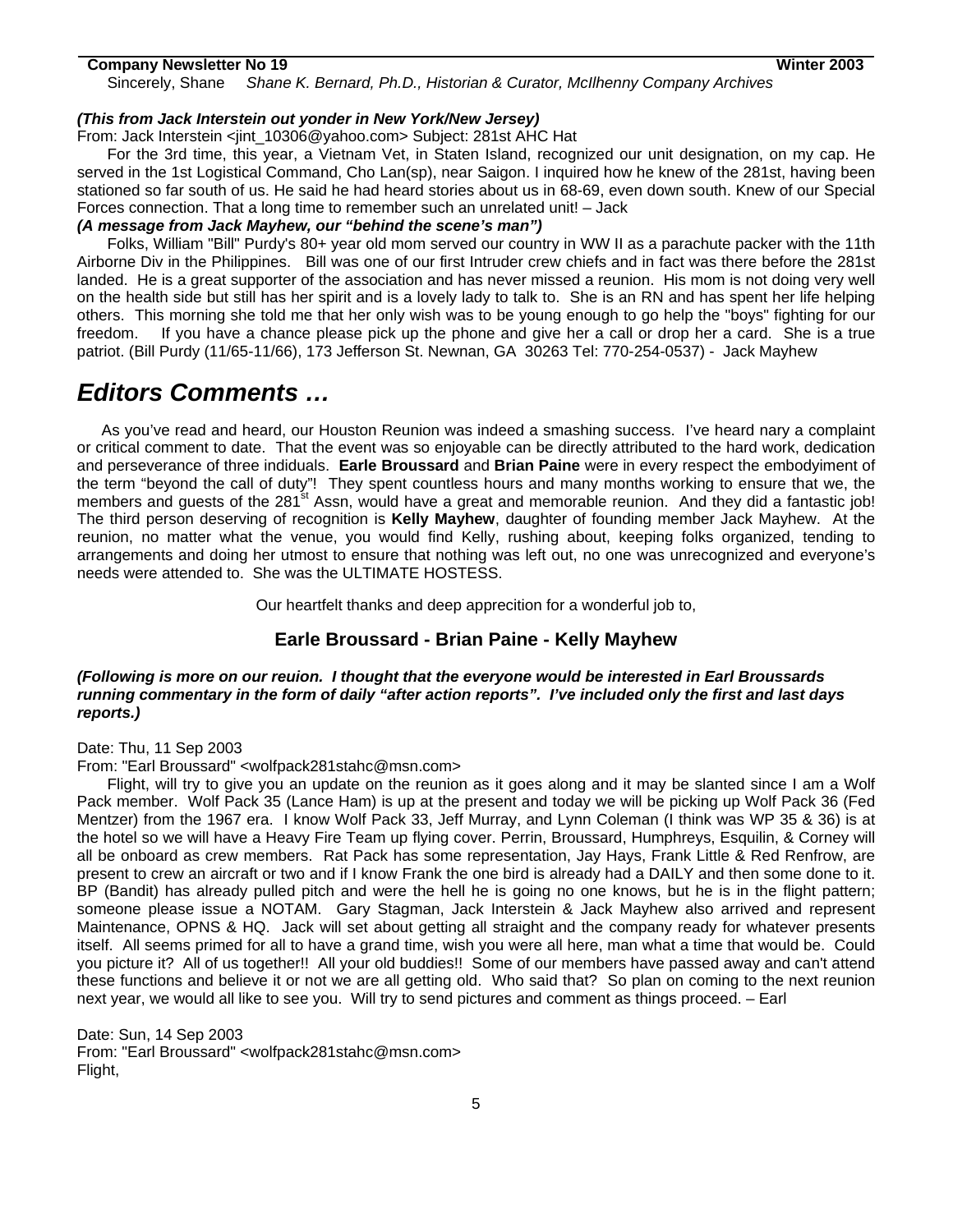The awards ceremony took place at 9 in the morning. The awards and personnel will be posted by the minutes of the reunion and reported at a later date. The general meeting was called to order by Jack Mayhew and the officers made their reports of their respective areas. Reunion locations for next year was discussed; St. Louis, MO, Orlando, Las Vegas, NV, El Paso, TX are some of the places that were discussed. Further input from the rest of the Members will be sought and a decision will be made by EB in next few weeks. Intruder of the Year was award jointly to two distinguished Intruders, Bob Mitchell & Brian Pain, for the work they have performed this passed year. Both were cited for work they did for the association. Both gave of there time and talents to the Association in the spirit of a member of the team and not expecting any individual recognition. Both are quite the Gentlemen.

The Memorial Service was by far the best that I have ever seen. A Color Guard presented the Colors and the names of our Comrades were called and members wishing to present their names to be enshrined on own Wall of Remembrance. Norm Kaufman delivered an elegant service to memorialize our fallen comrades. It was quite dignified & moving and a great job by Jim Torbert organizing the Memorial Service. The office of Kay Bailey Hutchison was represented and documented the Memorial Service by videoing the proceedings and will be used in Washington. Again, this was done so tastefully, Great Job.

The membership was seated and Honorary Members were escorted to their tables and were presented a yellow rose. James Drury "The Virginian" was present at our Dinner Banquet as a special guest. A presentation of the Missing Man Ceremony was conducted. Norm Kaufman gave the blessing of the meal and we enjoyed a good ole Texas Style BBQ. Beatle Bailey provided the entertainment for the group with his & others renditions of songs that were concocted during his tour in Viet Nam. During breaks for Beatle to regain his vocal strength, we raffled off the items collected for the reunion.

We finished off the ceremonies and just sat around and visited with each other and to tell our good byes to our friends and membership. I just wished that all could have attended this wonderful reunion. Telling each other goodbye is always hard. After just meeting a lot of folks that you did not remember or maybe just slipped through the holes in your memory, it was really hard to say anything but let's make sure we all see each other next year. If you sit down and think at our age just how many years that we will be able to attend these functions, we have just so many left and for some of our members there are not too many left. We have to make every effort to attend our reunions and enjoy our Brothers-In-Arms. No one shares our youth's experience but them! You don't have to explain anything to them, but just ask, "Do you remember when."

To coin a phrase I saw on a jacket at the reunion. I can't remember it exactly but here it is: FREEDOM: A PATRIOT BELIEVES IN IT. A VETERAN DELIVERS IT.

God Bless you all. Earl Broussard

### *(Here are some more comments after the reunion)*

Date: Mon, 15 Sep 2003

From: Don Budlong <mrbud\_2000@yahoo.com>

Leaving Houston to return home, I had the pleasure to fly back to North Carolina with Kay Sutton Turner, Vic Sutton's widow. This was her first reunion and she honestly did not know what to expect. She said that many men (she mentioned quite a few by name) that knew Vic spoke with her about him and she was very touched by the kind words, sincerity and support from those who new Vic. It was a good experience for her and she is looking forward to the next reunion. She also said that if she had won the tickets to the football game, she would have flown back for it. - Don Budlong

Date: Tue, 16 Sep 2003

From: "Packer" Mike Fellenz <Packermike@att.net>

Just wanted to say thanks to all the Intruders that worked so hard to put together a great reunion. And a special thanks to Brain Paine for getting Mrs. Ware to come. - "Packer" Mike Fellenz, "Bandit" 455

# Date: Thu, 18 Sep 2003

From: "Robert L Ohmes" <rohmes@kc.rr.com> Subject: Super

**Kelly**: You need to be thanked for all you did for the men while there in Houston---you were a great help. We all appreciate you. Make sure you come back next year. - Bob Ohmes

Date: Wed, 17 Sep 2003 From: MerJerN@aol.com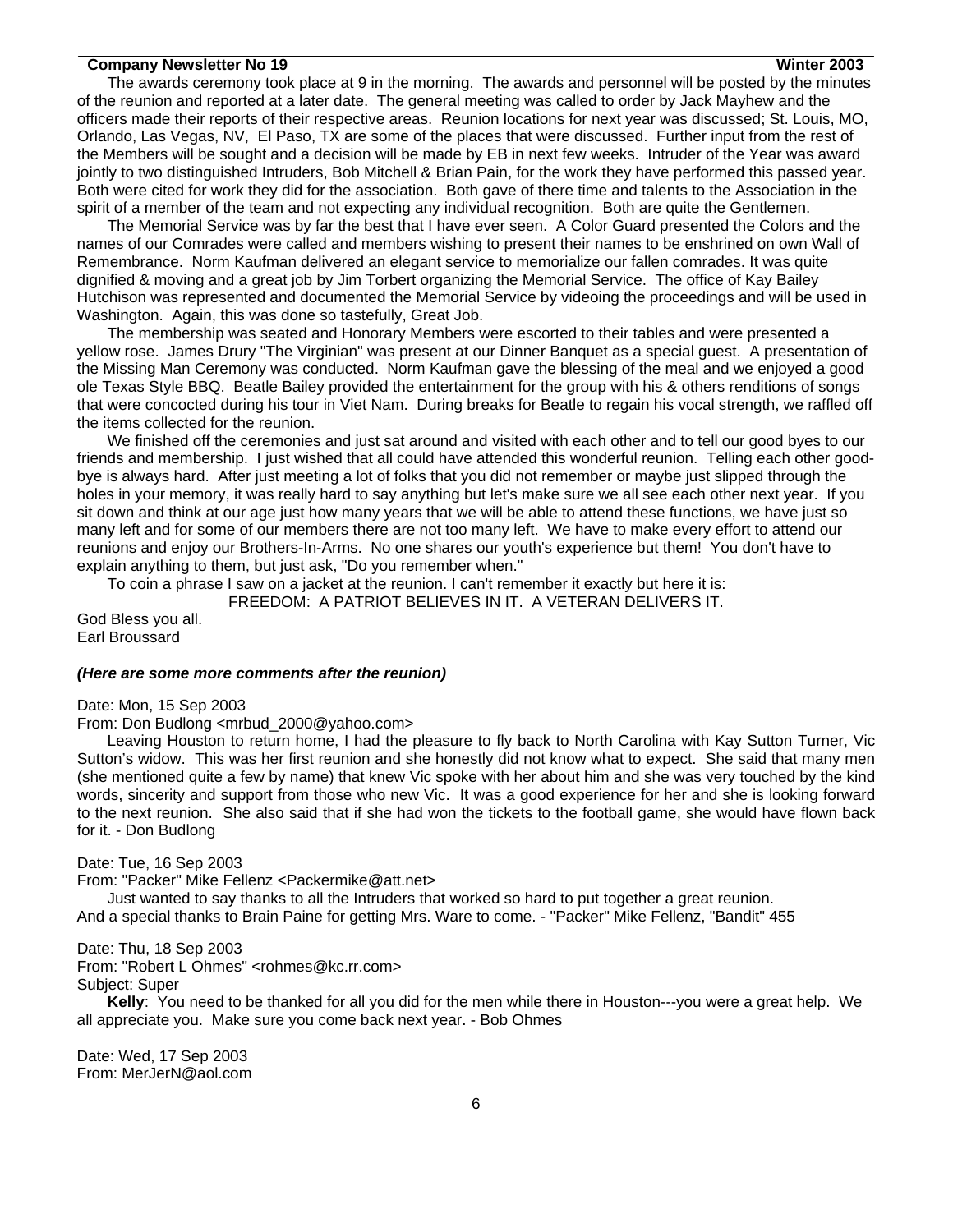Thanks for sharing. We so enjoyed the reunion and meeting you. What a treat it was to meet men who served and flew with Tommy *(Ed. Note: "Tommy" is Tom Condrey)* . Meant such a lot to us. You all did so much to make the weekend a very special one.

The memorial service was WONDERFUL and MEANINGFUL. Thank you for everything. - Mary Ellen and Jerry

From: Eileen Ware

To: "Brian W. Paine" <bpaine@hal-pc.org> Hi Brian & Marilyn,

Just a note to tell you I arrived home today. Had a good trip home. Toni met me. All seemed glad to have me home. Had a good time with my niece. I can never thank you enough for all you did for me to make my trip such a great one. I will never forget it and you will never know how much it meant to me. Thank you all, please pass this on so all the fellows will know how much I love all of you. Keep in touch. Love, Aileen

*(Ed. note – Eileen, who resides in a nursing home at Pendleton, Oregon, is the mother of John Ware KIA 4Nov69, and has become the un-official "Mother of the 281st")* 

*(Finally, a historical note: As Kojak would have said; "We've come a long way baby"! Following is an email that was copied to Newsletter #3 back in 1999, that I wrote in response to the question; "How did this all come about?")* 



# *How We Started*

*Intruders,* 

*The formation of a 281st Association has caught fire, to the point where there appears to be more and more*  folks that are unaware of the initial efforts and intent. I'd like to take this opportunity to give a little history of how the *most recent effort came about.* 

*At the 1998 Ft Worth annual reunion of the Viet Nam Helicopter Pilots Association (VHPA) about 18 former 281st pilots got together for a little mini reunion. At that gathering we decided to attempt to put together an association. There were volunteers for temp positions and the hat was passed for initial operating costs. I ended up the "Secretary Pro-Tem" and also "Editor" of the newsletter. It was emphasized from the very first that the association would be "FOR ALL FORMER PERSONNEL OF THE 281ST ASSAULT HELICOPTER COMPANY AND SUPPORT ELEMENTS", and that's the way it will be. It was the general consensus that the initial organizing would be at VHPA gatherings as the most convenient and appropriate way to get things started (I don't think any of us anticipated how quickly and with what enthusiasm the project would "take-off", I mean Zoooom! Just take a look at our email list, and that's not considering what's likely happening in snail mail land). And, we decided that the*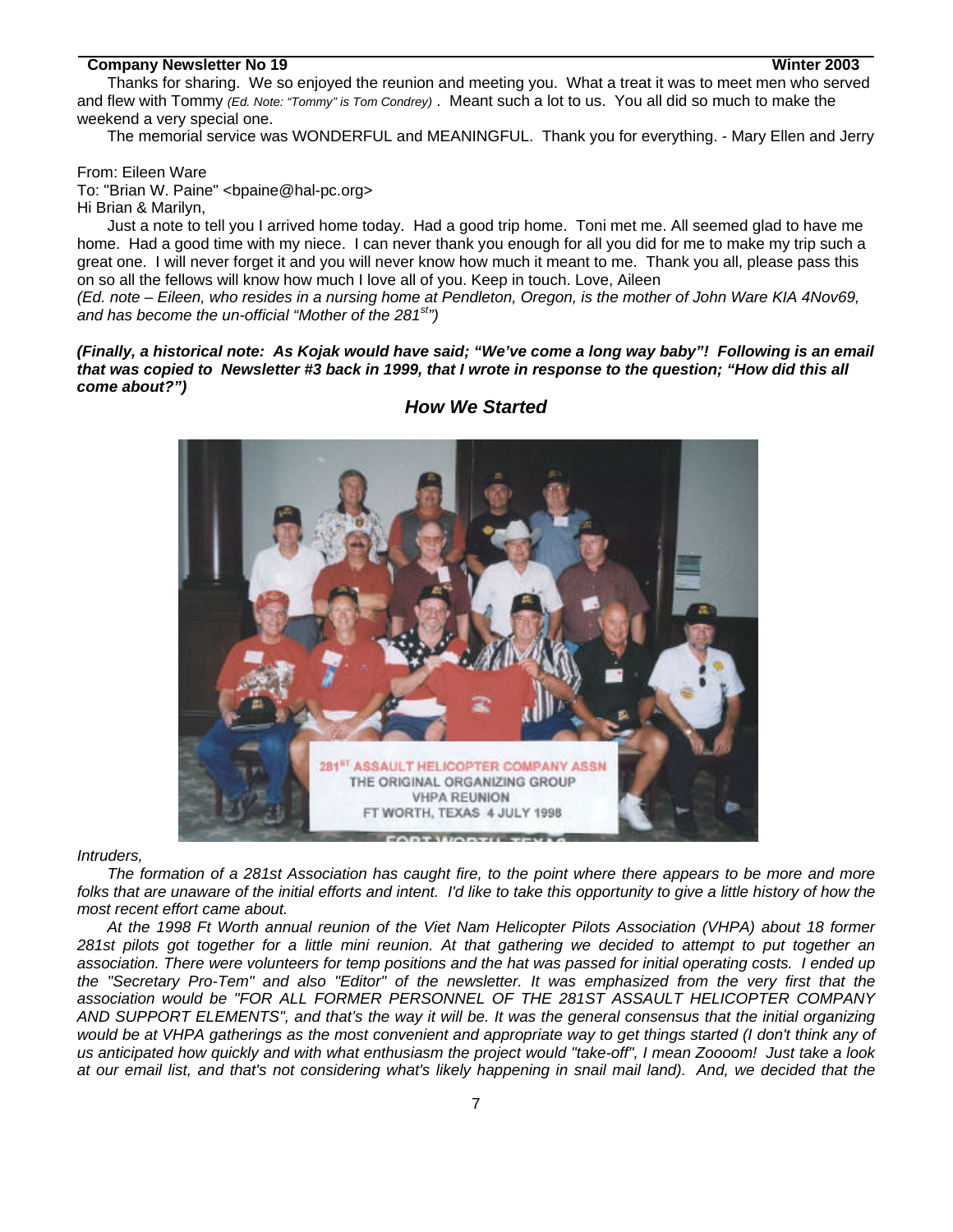*VHPA 1999 Reunion at Nashville would be the time and the place to constitute the association, vote for officers, charter and what-all. Although the reunion at Nashville is a pilot affair, nothing that I know of precludes ANYONE from coming to the mini-reunion or to the reunion in general. Of course the program events and functions are VHPA only.* 

*So, the 281st Mini-Reunion at the Renaissance Hotel, at 1100hrs on the 4th of July, is OPEN TO ALL 281st!* 

*In order to try to harness the enthusiasm and keep a modicum of control we've formed a Organizing Committee, the purpose of which is to put together a program for the Nashville meeting where we'll formally organize and constitute the 281st Association. The committee follows:* 

*Fred Mentzer, Joe Bilitzke, Jack Green, Brent H. Gourley, Jack Mayhew, Bob Mitchell, Jerry Montoya, Robert L. Williams, and Corky Corcoran* 

*I don't want anyone to feel left out of the organizing of our association. If you want to nominate some one for an officer position, suggest by-laws, offer constructive (or otherwise) suggestions, let one of the committee guys know, or better yet, come to Nashville (one thought I've had is write-in votes for those who won't be there) I'll be putting more on the above in the next newsletter.* 

*So guys, that's it for now. Spread the word about the association and send info about any new found 281st'ers to myself and Steve Matthews. – Fred Mentzer, Secretary Pro Tem* 

*"Sure the LZ is secure, I'm whispering because I have a cold. Trust me."*



**281ST AHC ASSOCIATION, INC. Established 4 July 1999** 



 Ken Hamilton **Immediate Past President** 

#### **EXECUTIVE BOARD APPOINTED OFFICERS**

**President Awards - Jack Interstein**  Lynn Coleman **Membership Committee Chairman -** Gary Stagman **Vice President Committee Chairman - Jack Mayhew Remembrance Committee Chairman - Jack Mayhew Fred Philips Chairman - Ack Mayhew Historian - Bob Mitchell Historian - Bob Mitchell Secretary Internet Groups Administrator -** Brent Gourley Jeff Murray **Commo Committee Chairman -** Bob Mitchell **Treasurer Legal Advisor - Brent Gourley<br>Brian Paine Commercial Commercial Commercial Commercial Commercial Commercial Commercial Commercial Commercial Reunion Committee Chairman – Fred Philips Senior Member@Large Survivor Assistance Chairman** - Marshall HawkinsNorm Kaufman **Memorabilia Sales Committee Chairman** - Brian Paine **Junior Member@Large Chaplain** - Norm Kaufman

Finite Contract Press Pressuent<br>Bob Mitchell Fred Mentzer **Newsletter Editor/Public Relations**